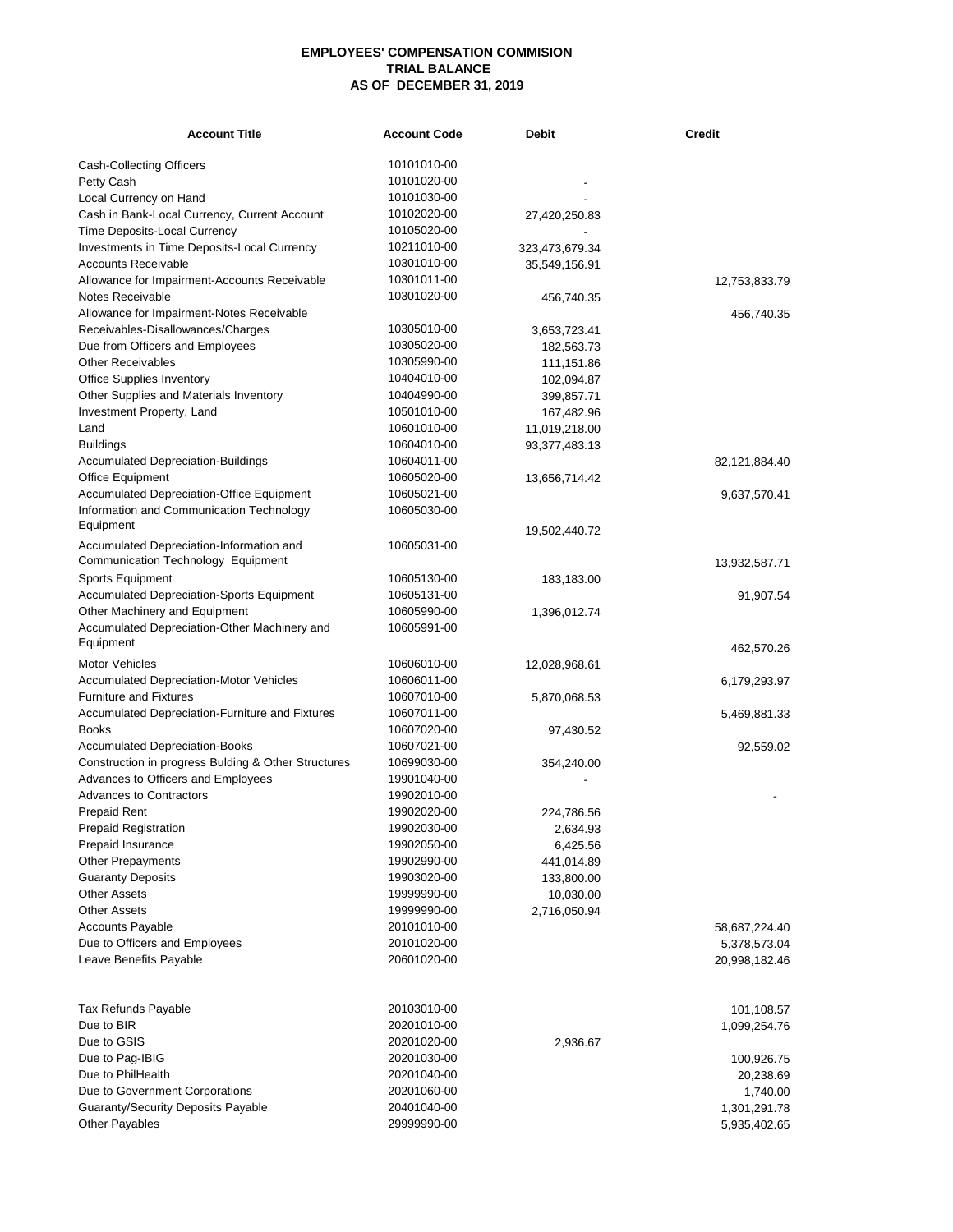## **EMPLOYEES' COMPENSATION COMMISION TRIAL BALANCE AS OF DECEMBER 31, 2019**

| <b>Account Title</b>                                   | <b>Account Code</b> | Debit                   | <b>Credit</b>  |
|--------------------------------------------------------|---------------------|-------------------------|----------------|
| Retained Earnings/(Deficit)                            | 30701010-00         |                         | 405,426,757.04 |
| Other Service Income                                   | 40201990-00         |                         | 120,767,420.00 |
| Rent/Lease Income                                      | 40202050-00         |                         | 11,162,696.39  |
| Interest Income                                        | 40202210-00         |                         | 3,403,896.69   |
| Miscellaneous Income                                   | 40603990-00         |                         | 232,200.27     |
| Salaries and Wages-Regular                             | 50101010-00         | 32,520,956.93           |                |
| Salaries and Wages-Casual/Contractual                  | 50101020-00         | 8,862,527.05            |                |
| Personnel Economic Relief Allowance (PERA)             | 50102010-00         | 2,226,906.12            |                |
| Representation Allowance (RA)                          | 50102020-00         | 570,000.00              |                |
| Transportation Allowance (TA)                          | 50102030-00         | 462,000.00              |                |
| Clothing/Uniform Allowance                             | 50102040-00         | 576,000.00              |                |
| Subsistence Allowance                                  | 50102050-00         | 367,735.09              |                |
| Laundry Allowance                                      | 50102060-00         | 30,643.27               |                |
| Honoraria                                              | 50102100-00         | 140,125.00              |                |
| Hazard Pay                                             | 50102110-00         | 2,295,336.30            |                |
| Overtime and Night Pay                                 | 50102130-00         | 133,346.09              |                |
| Year End Bonus                                         | 50102140-00         | 3,554,356.60            |                |
| Cash Gift                                              | 50102150-00         | 478,500.00              |                |
| <b>Other Bonuses and Allowances</b>                    | 50102990-00         | 4,872,564.00            |                |
| Retirement and Life Insurance Premiums                 | 50103010-00         | 4,982,866.01            |                |
| Pag-IBIG Contributions                                 | 50103020-00         | 102,900.00              |                |
| <b>PhilHealth Contributions</b>                        | 50103030-00         | 459,774.63              |                |
| <b>Employees Compensation Insurance Premiums</b>       | 50103040-00         | 112,100.00              |                |
| <b>Terminal Leave Benefits</b>                         | 50104030-00         | 5,267,063.56            |                |
| <b>Other Personnel Benefits</b>                        | 50104990-00         | 6,773,000.00            |                |
| Traveling Expenses-Local                               | 50201010-00         | 7,264,984.25            |                |
| Traveling Expenses-Foreign                             | 50201020-00         | 488,126.08              |                |
| Training Expenses                                      | 50202010-00         | 18, 198, 766. 15        |                |
| <b>Office Supplies Expenses</b>                        | 50203010-00         | 805,635.62              |                |
| Fuel, Oil and Lubricants Expenses                      | 50203090-00         | 402,832.30              |                |
| Textbooks and Instructional Materials Expenses         | 50203110-00         | 1,700.00                |                |
| Semi-Expendable Machinery and Equipment Expenses       | 50203210-00         | 296,017.00              |                |
| Semi-Expendable Furniture, Fixtures and Books          | 50203220-00         | 217,340.50              |                |
| Other Supplies and Materials Expenses                  | 50203990-00         | 744,690.45              |                |
| Water Expenses                                         | 50204010-00         | 272,843.40              |                |
| <b>Electricity Expenses</b>                            | 50204020-00         | 4,322,222.43            |                |
| Postage and Courier Services                           | 50205010-00         | 413,648.46              |                |
| Telephone Expenses                                     | 50205020-00         | 1,571,988.18            |                |
| Internet Subscription Expenses                         | 50205030-00         | 381,498.20              |                |
| <b>Extraordinary and Miscellaneous Expenses</b>        | 50210030-00         |                         |                |
| Legal Services                                         | 50211010-00         | 457,436.75<br>90,000.00 |                |
|                                                        |                     |                         |                |
| <b>Auditing Services</b>                               | 50211020-00         | 3,188,702.00            |                |
| Other Professional Services                            | 50211990-00         | 13,984,452.06           |                |
| Janitorial Services                                    | 50212020-00         | 5,362,363.79            |                |
| <b>Security Services</b>                               | 50212030-00         | 3,987,874.56            |                |
| Other General Services                                 | 50212990-00         |                         |                |
| Repairs and Maintenance-Buildings and Other Structures | 50213040-00         | 1,066,003.41            |                |
| Repairs and Maintenance-Machinery and Equipment        | 50213050-00         | 404,249.01              |                |
| Repairs and Maintenance-Transportation Equipment       | 50213060-00         | 505,192.11              |                |
| <b>Fidelity Bond Premiums</b>                          | 50215020-00         | 47,522.09               |                |
| <b>Insurance Expenses</b>                              | 50215030-00         | 61,586.07               |                |
| Advertising, Promotional and Marketing Expenses        | 50299010-00         | 47,883,393.26           |                |
| Printing and Publication Expenses                      | 50299020-00         | 1,104,775.00            |                |
| Representation Expenses                                | 50299030-00         | 15,950,309.79           |                |
| <b>Transportation and Delivery Expenses</b>            | 50299040-00         | 43,268.00               |                |
| Rent/Lease Expenses                                    | 50299050-00         | 1,776,241.56            |                |
| Membership Dues and Contributions to Organizations     | 50299060-00         | 100,000.00              |                |
| <b>Subscription Expenses</b>                           | 50299070-00         | 54,008.00               |                |
| Donations                                              | 50299080-00         | 214,950.00              |                |
|                                                        |                     |                         |                |